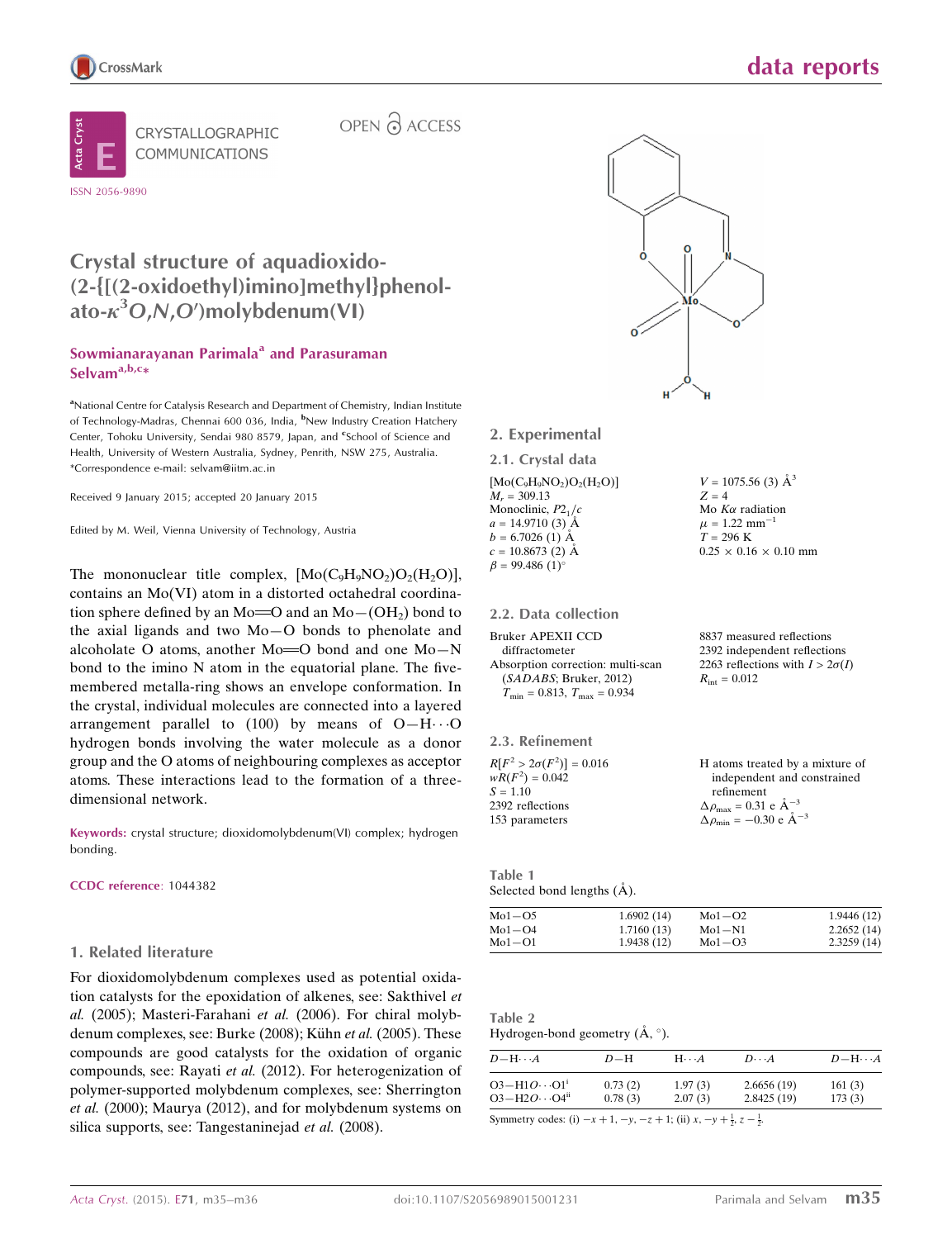Data collection: APEX2 (Bruker, 2012); cell refinement: SAINT (Bruker, 2012); data reduction: SAINT; program(s) used to solve structure: SHELXS97 (Sheldrick, 2008); program(s) used to refine structure: SHELXL97 (Sheldrick, 2015); molecular graphics: ORTEP-3 for Windows (Farrugia, 2012); software used to prepare material for publication: publCIF (Westrip, 2010).

#### Acknowledgements

The authors thank the Department of Science and Technology (DST), Government of India, for funding the National Centre for Catalysis Research (NCCR), IIT-Madras. They also thank Mr V. Ramkumar and Dr R. Jagan for the data collection and technical assistance in the preparation of the manuscript.

Supporting information for this paper is available from the IUCr electronic archives (Reference: WM5114).

#### References

- Bruker (2012). APEX2, SAINT and SADABS[. Bruker AXS Inc., Madison,](http://scripts.iucr.org/cgi-bin/cr.cgi?rm=pdfbb&cnor=wm5114&bbid=BB1) [Wisconsin, USA.](http://scripts.iucr.org/cgi-bin/cr.cgi?rm=pdfbb&cnor=wm5114&bbid=BB1)
- Burke, A. (2008). [Coord. Chem. Rev.](http://scripts.iucr.org/cgi-bin/cr.cgi?rm=pdfbb&cnor=wm5114&bbid=BB2) 252, 170–175.
- [Farrugia, L. J. \(2012\).](http://scripts.iucr.org/cgi-bin/cr.cgi?rm=pdfbb&cnor=wm5114&bbid=BB3) J. Appl. Cryst. 45, 849–854.
- Kühn, F. E. J., Zhao, J. & Herrmann, W. A. (2005). Tetrahedron Asymmetry, 16, [3469–3479.](http://scripts.iucr.org/cgi-bin/cr.cgi?rm=pdfbb&cnor=wm5114&bbid=BB4)
- [Masteri-Farahani, M., Farzaneh, F. & Ghandi, M. J. \(2006\).](http://scripts.iucr.org/cgi-bin/cr.cgi?rm=pdfbb&cnor=wm5114&bbid=BB5) J. Mol. Catal. A Chem. 248[, 53–60.](http://scripts.iucr.org/cgi-bin/cr.cgi?rm=pdfbb&cnor=wm5114&bbid=BB5)
- [Maurya, R. \(2012\).](http://scripts.iucr.org/cgi-bin/cr.cgi?rm=pdfbb&cnor=wm5114&bbid=BB6) Curr. Org Chem. 16, 73–88.
- [Rayati, S., Rafiee, N. & Wojtczak, A. \(2012\).](http://scripts.iucr.org/cgi-bin/cr.cgi?rm=pdfbb&cnor=wm5114&bbid=BB7) Inorg. Chim. Acta, 386, 27–35. [Sakthivel, A., Zhao, J., Raudaschl-Sieber, G., Hanzlik, M., Chiang, A. S. T. &](http://scripts.iucr.org/cgi-bin/cr.cgi?rm=pdfbb&cnor=wm5114&bbid=BB8)
- Kühn, F. E. (2005). Appl. Catal. Gen. 281, 267-273.
- [Sheldrick, G. M. \(2008\).](http://scripts.iucr.org/cgi-bin/cr.cgi?rm=pdfbb&cnor=wm5114&bbid=BB9) Acta Cryst. A64, 112–122.
- [Sheldrick, G. M. \(2015\).](http://scripts.iucr.org/cgi-bin/cr.cgi?rm=pdfbb&cnor=wm5114&bbid=BB10) Acta Cryst. C71, 3–8.
- [Sherrington, D. C. \(2000\).](http://scripts.iucr.org/cgi-bin/cr.cgi?rm=pdfbb&cnor=wm5114&bbid=BB11) Catal. Today, 57, 87–104. [Tangestaninejad, S., Moghadam, M., Mirkhani, V., Mohammadpoor-Baltork, I.](http://scripts.iucr.org/cgi-bin/cr.cgi?rm=pdfbb&cnor=wm5114&bbid=BB12)

[<sup>&</sup>amp; Ghani, K. \(2008\).](http://scripts.iucr.org/cgi-bin/cr.cgi?rm=pdfbb&cnor=wm5114&bbid=BB12) J. Iran Chem. Soc. 5, s71–S79. [Westrip, S. P. \(2010\).](http://scripts.iucr.org/cgi-bin/cr.cgi?rm=pdfbb&cnor=wm5114&bbid=BB13) J. Appl. Cryst. 43, 920–925.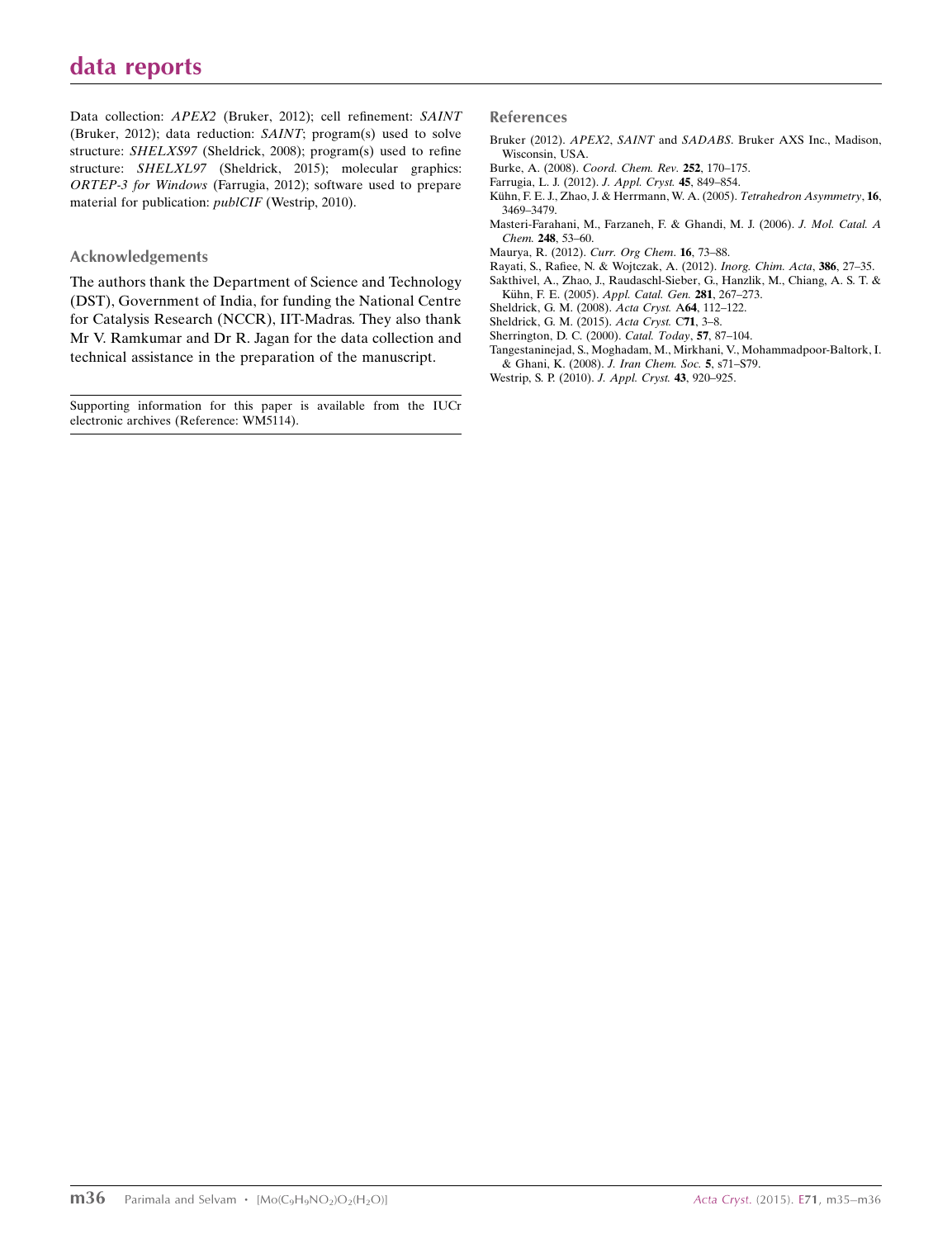# **supporting information**

*Acta Cryst.* (2015). E**71**, m35–m36 [doi:10.1107/S2056989015001231]

## **Crystal structure of aquadioxido(2-{[(2-oxidoethyl)imino]methyl}phenolato***κ***3** *O***,***N***,***O***′)molybdenum(VI)**

## **Sowmianarayanan Parimala and Parasuraman Selvam**

## **S1. Experimental**

Molybdenyl acetylacetone (MoO<sub>2</sub>(acac)<sub>2</sub>) (4.03 g, 0.012 mol) dissolved in methanol (20 ml) was added to a refluxing solution of salicylaldehyde (2.62 ml, 0.012 mol) and ethanolamine (1.5 ml, 0.012 mol) in ethanol (30 ml). The mixture was refluxed for five hours, and the solvent removed under vacuum at room temperature. The resulting yellow solution was filtered, evaporated slowly, to yield yellow crystals. The crystals were purified by washing with ethanol/methanol mixture and dried at room temperature. The obtained crystals have incorporated water. The used solvents ethanol and methanol have not been dried prior to the reaction and thus contain water. Another source of water is the condensation reaction between salicylaldehyde and ethanolamine.

## **S2. Refinement**

All H atoms were identified from difference electron density maps. However, C-bound H atoms were treated as riding with C—H = 0.97 Å for (CH<sub>2</sub>) and C—H = 0.93 Å for aromatic H atoms, both with  $U_{iso}(H) = 1.2U_{eq}$ . The H atoms of the water molecule were refined freely.



## **Figure 1**

The molecular structure of the title compound with displacement ellipsoids drawn at the 30% probability level.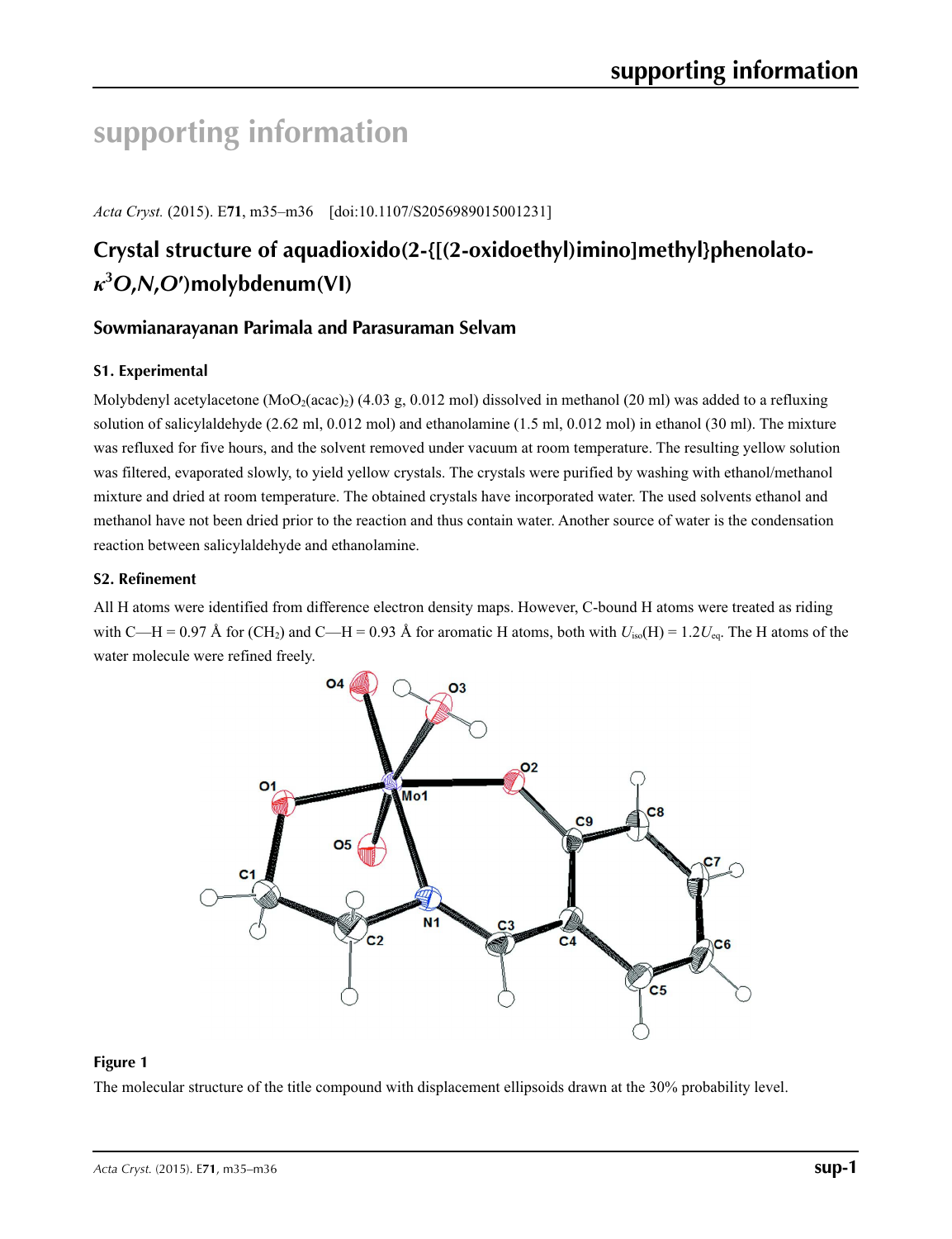

## **Figure 2**

Unit-cell packing diagram of the title compound with hydrogen bonds shown as dashed lines. Hydrogen atoms not involved in hydrogen bonding are omitted for clarity.

## **Aquadioxido(2-{[(2-oxidoethyl)imino]methyl}phenolato-***κ***<sup>3</sup>** *O***,***N***,***O***′)molybdenum(VI)**

| Crystal data                      |                                                     |
|-----------------------------------|-----------------------------------------------------|
| $[Mo(C9H9NO2)O2(H2O)]$            | $F(000) = 616$                                      |
| $M_r = 309.13$                    | $D_x = 1.909$ Mg m <sup>-3</sup>                    |
| Monoclinic, $P2_1/c$              | Mo Ka radiation, $\lambda = 0.71073$ Å              |
| $a = 14.9710(3)$ Å                | Cell parameters from 6907 reflections               |
| $b = 6.7026$ (1) Å                | $\theta = 2.8 - 27.2^{\circ}$                       |
| $c = 10.8673(2)$ Å                | $\mu = 1.22$ mm <sup>-1</sup>                       |
| $\beta$ = 99.486 (1) <sup>o</sup> | $T = 296 \text{ K}$                                 |
| $V = 1075.56(3)$ Å <sup>3</sup>   | Block, yellow                                       |
| $Z=4$                             | $0.25 \times 0.16 \times 0.10$ mm                   |
| Data collection                   |                                                     |
| Bruker APEXII CCD                 | $T_{\text{min}} = 0.813$ , $T_{\text{max}} = 0.934$ |
| diffractometer                    | 8837 measured reflections                           |
| $\varphi$ and $\omega$ scans      | 2392 independent reflections                        |
| Absorption correction: multi-scan | 2263 reflections with $I > 2\sigma(I)$              |
| (SADABS; Bruker, 2012)            | $R_{\rm int} = 0.012$                               |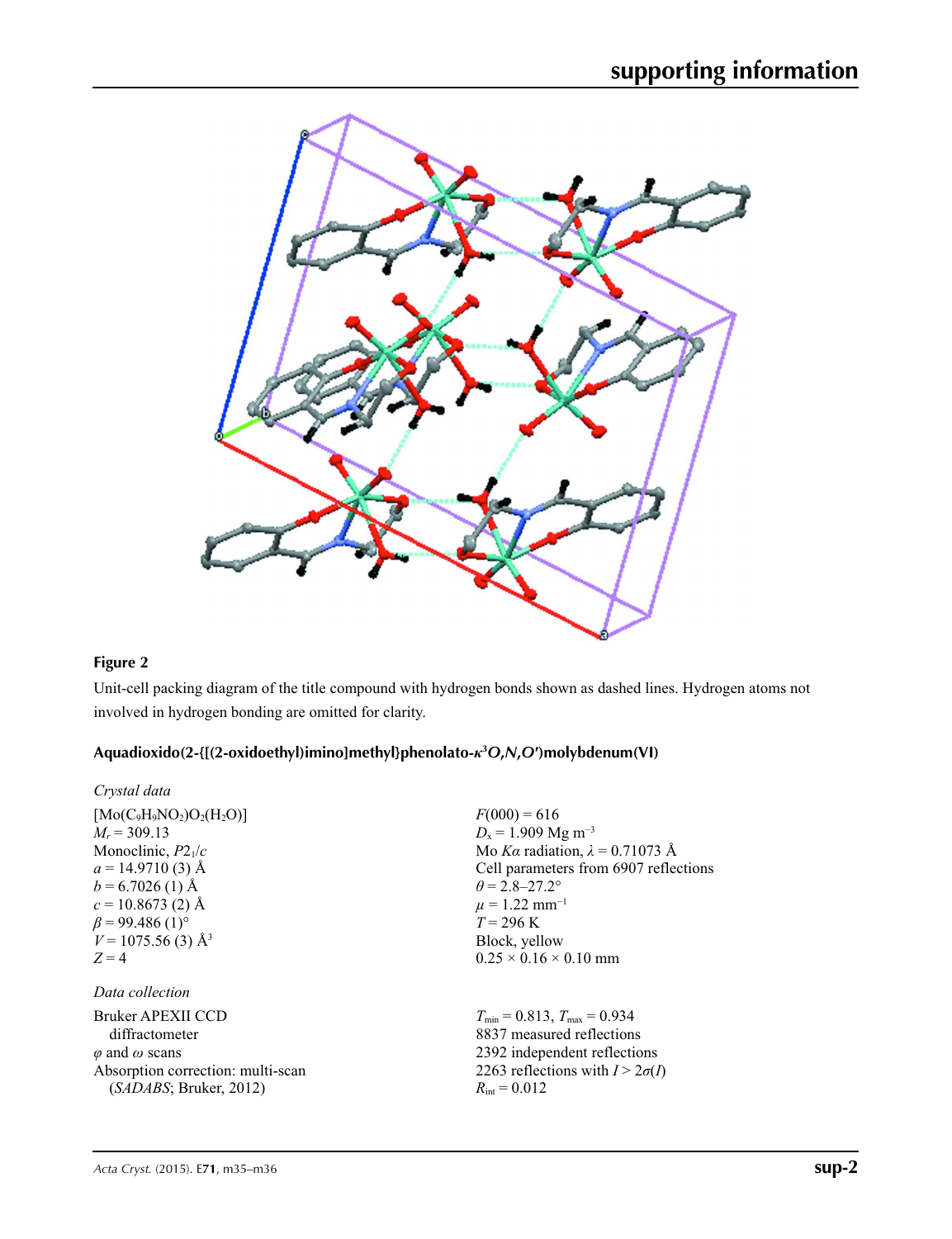| $\theta_{\rm max}$ = 27.2°, $\theta_{\rm min}$ = 1.4° | $k = -8 \rightarrow 8$                                    |
|-------------------------------------------------------|-----------------------------------------------------------|
| $h = -19 \rightarrow 18$                              | $l = -13 \rightarrow 13$                                  |
|                                                       |                                                           |
| Refinement                                            |                                                           |
| Refinement on $F^2$                                   | Hydrogen site location: mixed                             |
| Least-squares matrix: full                            | H atoms treated by a mixture of independent               |
| $R[F^2 > 2\sigma(F^2)] = 0.016$                       | and constrained refinement                                |
| $wR(F^2) = 0.042$                                     | $w = 1/[\sigma^2(F_0^2) + (0.0163P)^2 + 0.8254P]$         |
| $S = 1.10$                                            | where $P = (F_o^2 + 2F_c^2)/3$                            |
| 2392 reflections                                      | $(\Delta/\sigma)_{\text{max}} = 0.001$                    |
| 153 parameters                                        | $\Delta \rho_{\rm max} = 0.31$ e Å <sup>-3</sup>          |
| 0 restraints                                          | $\Delta\rho_{\rm min} = -0.30 \text{ e } \text{\AA}^{-3}$ |
|                                                       |                                                           |

### *Special details*

**Geometry**. All e.s.d.'s (except the e.s.d. in the dihedral angle between two l.s. planes) are estimated using the full covariance matrix. The cell e.s.d.'s are taken into account individually in the estimation of e.s.d.'s in distances, angles and torsion angles; correlations between e.s.d.'s in cell parameters are only used when they are defined by crystal symmetry. An approximate (isotropic) treatment of cell e.s.d.'s is used for estimating e.s.d.'s involving l.s. planes.

*Fractional atomic coordinates and isotropic or equivalent isotropic displacement parameters (Å<sup>2</sup>)* 

|                | $\boldsymbol{\chi}$ | $\mathcal{Y}$  | $\boldsymbol{Z}$ | $U_{\rm iso}$ */ $U_{\rm eq}$ |  |
|----------------|---------------------|----------------|------------------|-------------------------------|--|
| C1             | 0.37800(15)         | $-0.3126(3)$   | 0.4461(2)        | 0.0394(5)                     |  |
| H1A            | 0.3281              | $-0.3758$      | 0.4778           | $0.047*$                      |  |
| H1B            | 0.4281              | $-0.4060$      | 0.4541           | $0.047*$                      |  |
| C2             | 0.34936(14)         | $-0.2553(3)$   | 0.31132(19)      | 0.0384(5)                     |  |
| H2A            | 0.4018              | $-0.2223$      | 0.2734           | $0.046*$                      |  |
| H2B            | 0.3169              | $-0.3641$      | 0.2649           | $0.046*$                      |  |
| C <sub>3</sub> | 0.22629(12)         | $-0.0467(3)$   | 0.22157(16)      | 0.0288(4)                     |  |
| H <sub>3</sub> | 0.2174              | $-0.1379$      | 0.1562           | $0.035*$                      |  |
| C <sub>4</sub> | 0.16677(11)         | 0.1238(3)      | 0.21392(16)      | 0.0267(4)                     |  |
| C <sub>5</sub> | 0.09354(13)         | 0.1343(3)      | 0.11473(18)      | 0.0371(4)                     |  |
| H <sub>5</sub> | 0.0846              | 0.0313         | 0.0567           | $0.044*$                      |  |
| C <sub>6</sub> | 0.03507(13)         | 0.2930(4)      | 0.10178(19)      | 0.0427(5)                     |  |
| H <sub>6</sub> | $-0.0136$           | 0.2961         | 0.0365           | $0.051*$                      |  |
| C7             | 0.04887(13)         | 0.4486(4)      | 0.1865(2)        | 0.0404(5)                     |  |
| H7             | 0.0090              | 0.5561         | 0.1780           | $0.049*$                      |  |
| C8             | 0.12118(13)         | 0.4458(3)      | 0.28334(18)      | 0.0331(4)                     |  |
| H <sub>8</sub> | 0.1304              | 0.5525         | 0.3387           | $0.040*$                      |  |
| C9             | 0.18051(11)         | 0.2837(3)      | 0.29870(15)      | 0.0244(3)                     |  |
| Mo1            | 0.32157(2)          | 0.08935(2)     | 0.49415(2)       | 0.02134(5)                    |  |
| N1             | 0.29025(10)         | $-0.0807(2)$   | 0.31202(14)      | 0.0254(3)                     |  |
| O <sub>1</sub> | 0.40476(8)          | $-0.13539(19)$ | 0.51476(12)      | 0.0286(3)                     |  |
| O2             | 0.25056(8)          | 0.29088(18)    | 0.39282(11)      | 0.0275(3)                     |  |
| O <sub>3</sub> | 0.42590(10)         | 0.2153(2)      | 0.37755(13)      | 0.0306(3)                     |  |
| O4             | 0.37757(10)         | 0.2275(2)      | 0.61586(12)      | 0.0372(3)                     |  |
| O <sub>5</sub> | 0.23417(9)          | $-0.0248(2)$   | 0.54594(13)      | 0.0392(3)                     |  |
| H1O            | 0.4715(17)          | 0.176(4)       | 0.395(2)         | $0.037(7)$ *                  |  |
| H2O            | 0.4144(17)          | 0.221(4)       | 0.305(3)         | $0.048(7)$ *                  |  |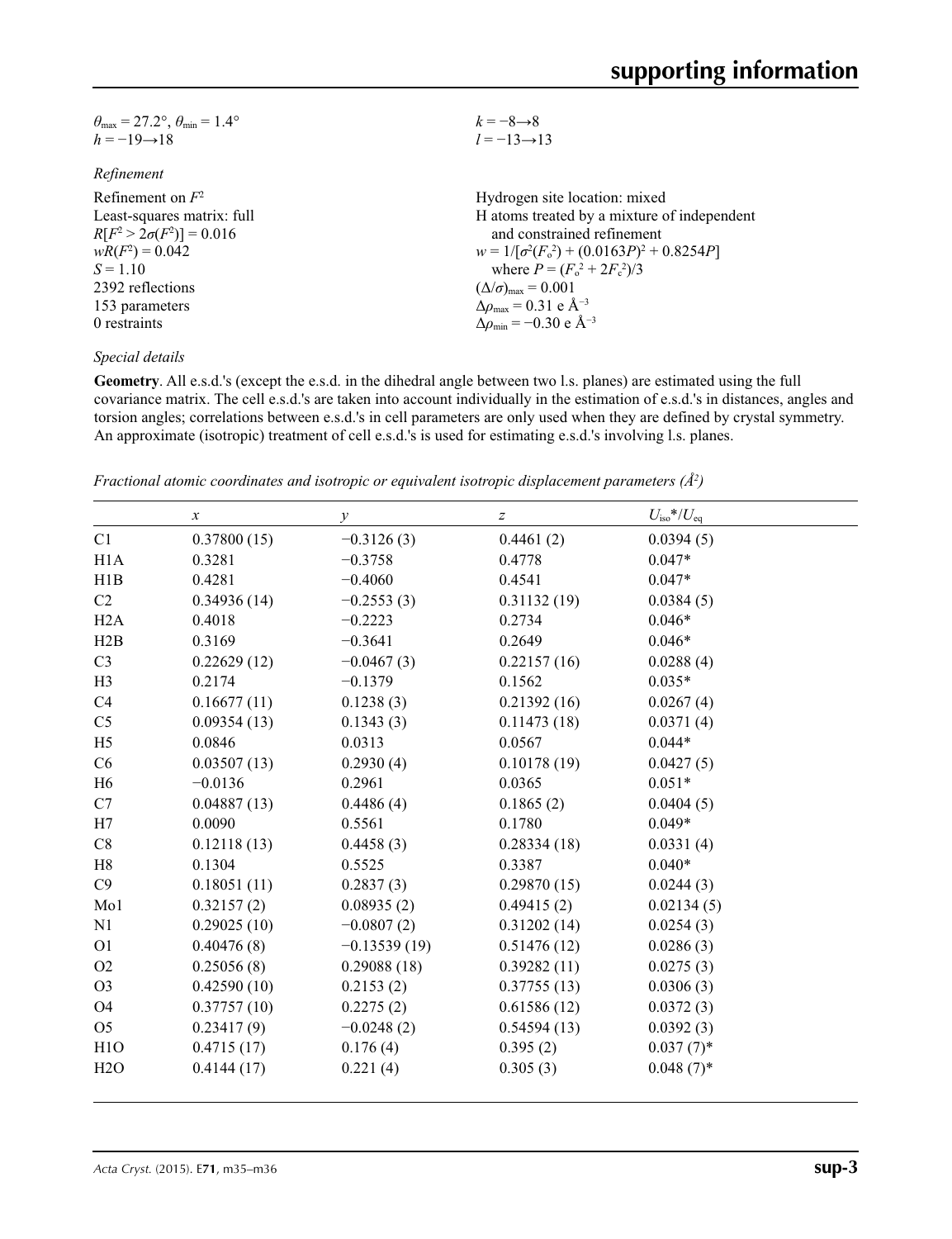# **supporting information**

|                  | $U^{11}$   | $L^{22}$   | $\mathcal{L}^{\beta 3}$ | $U^{12}$     | $U^{13}$     | $L^{23}$      |
|------------------|------------|------------|-------------------------|--------------|--------------|---------------|
| C <sub>1</sub>   | 0.0454(11) | 0.0219(9)  | 0.0463(12)              | 0.0080(8)    | $-0.0058(9)$ | $-0.0057(8)$  |
| C <sub>2</sub>   | 0.0417(11) | 0.0331(10) | 0.0382(11)              | 0.0118(8)    | $-0.0003(8)$ | $-0.0154(8)$  |
| C <sub>3</sub>   | 0.0325(9)  | 0.0312(9)  | 0.0219(8)               | $-0.0039(7)$ | 0.0024(7)    | $-0.0059(7)$  |
| C <sub>4</sub>   | 0.0239(8)  | 0.0331(9)  | 0.0223(8)               | $-0.0025(7)$ | 0.0019(6)    | 0.0033(7)     |
| C <sub>5</sub>   | 0.0344(10) | 0.0460(12) | 0.0274(9)               | $-0.0061(9)$ | $-0.0045(8)$ | 0.0021(9)     |
| C6               | 0.0301(10) | 0.0601(14) | 0.0341(10)              | $-0.0005(9)$ | $-0.0064(8)$ | 0.0154(10)    |
| C7               | 0.0325(10) | 0.0508(13) | 0.0384(11)              | 0.0142(9)    | 0.0068(8)    | 0.0183(10)    |
| C8               | 0.0351(10) | 0.0363(10) | 0.0286(9)               | 0.0097(8)    | 0.0075(7)    | 0.0061(8)     |
| C9               | 0.0231(8)  | 0.0295(9)  | 0.0207(8)               | 0.0010(7)    | 0.0038(6)    | 0.0059(7)     |
| M <sub>0</sub> 1 | 0.02586(8) | 0.02184(8) | 0.01569(8)              | 0.00375(5)   | 0.00161(5)   | $-0.00128(5)$ |
| N <sub>1</sub>   | 0.0283(7)  | 0.0234(7)  | 0.0241(7)               | 0.0011(6)    | 0.0031(6)    | $-0.0047(6)$  |
| O <sub>1</sub>   | 0.0297(6)  | 0.0241(6)  | 0.0295(6)               | 0.0054(5)    | $-0.0023(5)$ | $-0.0007(5)$  |
| O <sub>2</sub>   | 0.0306(6)  | 0.0243(6)  | 0.0247(6)               | 0.0054(5)    | $-0.0035(5)$ | $-0.0023(5)$  |
| O <sub>3</sub>   | 0.0250(7)  | 0.0404(8)  | 0.0251(7)               | 0.0017(6)    | 0.0007(5)    | 0.0052(6)     |
| O4               | 0.0479(8)  | 0.0381(8)  | 0.0219(6)               | 0.0062(6)    | $-0.0049(6)$ | $-0.0085(6)$  |
| O <sub>5</sub>   | 0.0370(7)  | 0.0451(8)  | 0.0382(8)               | 0.0037(6)    | 0.0144(6)    | 0.0072(7)     |

*Atomic displacement parameters (Å2 )*

*Geometric parameters (Å, º)*

| $Cl - O1$        | 1.425(2)   | $C6 - H6$       | 0.9300     |
|------------------|------------|-----------------|------------|
| $C1-C2$          | 1.507(3)   | $C7-C8$         | 1.380(3)   |
| $Cl-H1A$         | 0.9700     | $C7 - H7$       | 0.9300     |
| Cl—H1B           | 0.9700     | $C8-C9$         | 1.396(2)   |
| $C2 - N1$        | 1.468(2)   | $C8 - H8$       | 0.9300     |
| $C2-H2A$         | 0.9700     | $C9 - O2$       | 1.3397(19) |
| $C2 - H2B$       | 0.9700     | $Mo1-05$        | 1.6902(14) |
| $C3 - N1$        | 1.275(2)   | $Mo1 - O4$      | 1.7160(13) |
| $C3-C4$          | 1.443(3)   | $Mo1-O1$        | 1.9438(12) |
| $C3-H3$          | 0.9300     | $Mo1 - O2$      | 1.9446(12) |
| $C4 - C9$        | 1.406(3)   | $Mo1-N1$        | 2.2652(14) |
| $C4 - C5$        | 1.407(2)   | $Mo1 - O3$      | 2.3259(14) |
| $C5-C6$          | 1.370(3)   | $O3 - H1O$      | 0.73(2)    |
| $C5 - H5$        | 0.9300     | $O3-H2O$        | 0.78(3)    |
| $C6 - C7$        | 1.384(3)   |                 |            |
| $O1 - C1 - C2$   | 107.86(16) | $C7-C8-H8$      | 119.8      |
| $O1-C1-H1A$      | 110.1      | $C9 - C8 - H8$  | 119.8      |
| $C2-C1-H1A$      | 110.1      | $O2 - C9 - C8$  | 117.79(16) |
| $O1-C1-H1B$      | 110.1      | $O2 - C9 - C4$  | 122.62(15) |
| $C2-C1-H1B$      | 110.1      | $C8 - C9 - C4$  | 119.56(16) |
| $H1A - C1 - H1B$ | 108.4      | $O5 - Mo1 - O4$ | 107.11(7)  |
| $N1-C2-C1$       | 105.88(15) | $O5 - Mol - O1$ | 97.32(6)   |
| $N1-C2-H2A$      | 110.6      | $O4 - Mo1 - O1$ | 96.15(6)   |
| $C1-C2-H2A$      | 110.6      | $O5 - Mo1 - O2$ | 97.01(6)   |
| $N1-C2-H2B$      | 110.6      | $O4 - Mo1 - O2$ | 102.33(6)  |
|                  |            |                 |            |